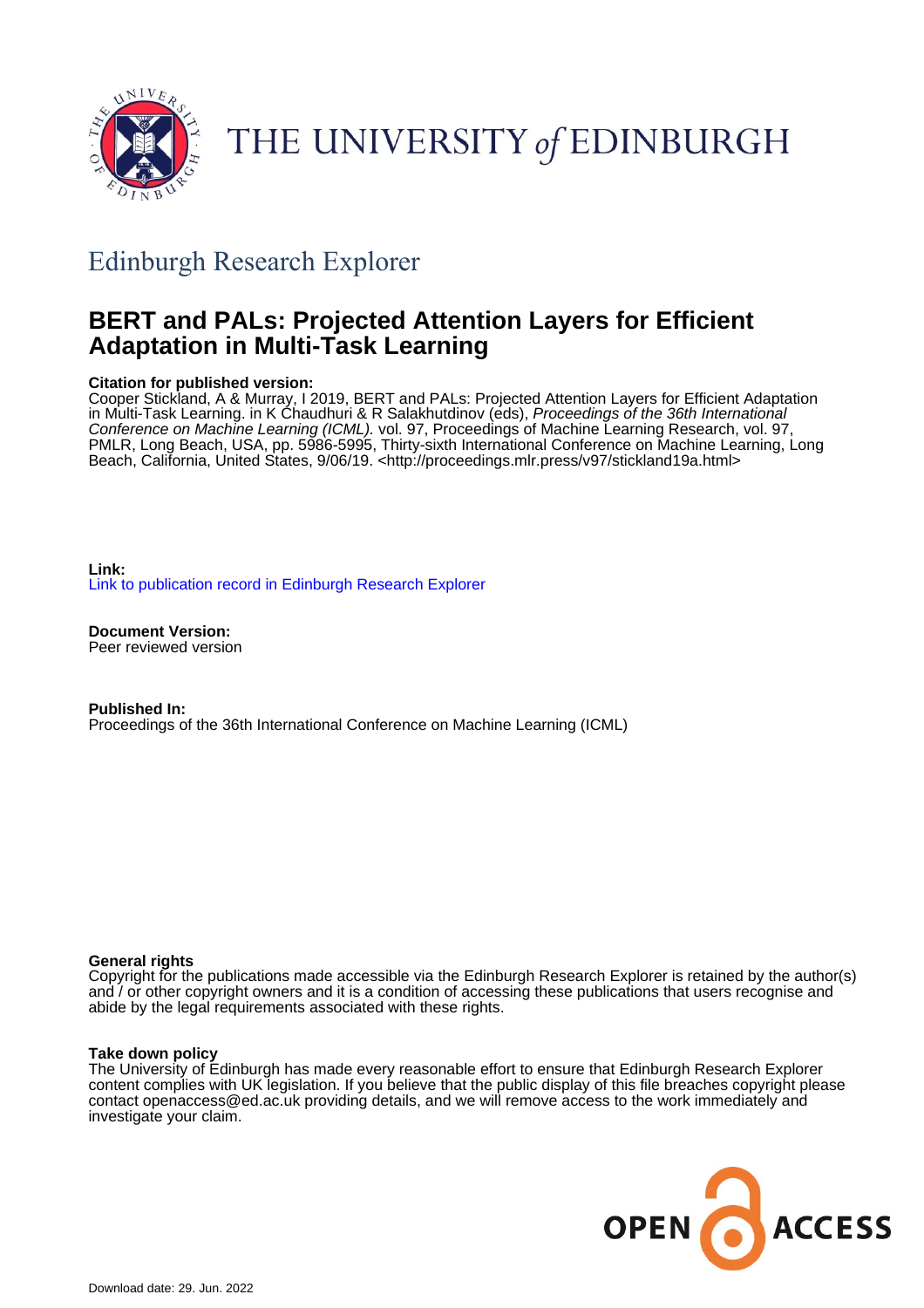## BERT and PALs: Projected Attention Layers for Efficient Adaptation in Multi-Task Learning

Asa Cooper Stickland  $^1$  Iain Murray  $^1$ 

#### Abstract

Multi-task learning shares information between related tasks, sometimes reducing the number of parameters required. State-of-the-art results across multiple natural language understanding tasks in the GLUE benchmark have previously used transfer from a single large task: unsupervised pre-training with BERT, where a separate BERT model was fine-tuned for each task. We explore multi-task approaches that share a single BERT model with a small number of additional task-specific parameters. Using new adaptation modules, PALs or 'projected attention layers', we match the performance of separately finetuned models on the GLUE benchmark with  $\approx$ 7 times fewer parameters, and obtain state-of-theart results on the Recognizing Textual Entailment dataset.

#### 1. Introduction

This work explores how to adapt a single large base model to work with multiple tasks. In particular we focus on using deep neural networks, pre-trained on large amounts of English text, for multi-task learning on several natural language understanding (NLU) tasks.

Some multi-task learning approaches consider learning a general-purpose model that shares all parameters across tasks (e.g., the NLP decathlon introduced by [McCann et al.,](#page-9-0) [2018\)](#page-9-0). This setting requires all tasks to have the same input and output space, and the input indicates the task. Instead, we consider the setting where we share most parameters across all tasks, but have a small number of task-specific parameters which adapt the shared model.

Sharing parameters, and thus a common representation, between tasks can sometimes lead to better generalization. However, fine-tuning separate models for each task often works better in practice. Although we are interested in multi-task methods that give results close to (or better than) state-of-the-art, there are separate motivations for maintaining shared parameters between tasks:

- On applications like mobile devices we may have constraints on battery life. Applying several different neural networks to the same input costs energy. If only the 'tops' of our models are task-specific, we can apply a shared transformation only once to the input, and use this transformed representation multiple times, as input to each task-specific function.
- Again on mobile devices, running several different neural networks for various tasks can incur a computational and energy overhead due to swapping parameters on a dedicated integrated circuit [\(Rebuffi et al.,](#page-10-0) [2018\)](#page-10-0).
- An application with a large number of tasks may have constraints on the number of parameters that can be stored. For example, web-scale applications may need to avoid storing a separate large model for every user.

Given a large number of shared parameters in a base model, and a small number of task-specific parameters, our key questions are: where should we be transforming the base model? What form should these transformations take? We assume the task is always known, so the model can always choose the correct adaptation parameters and output space.

We experiment on a set of eight NLU tasks from the GLUE benchmark [\(Wang et al.,](#page-10-0) [2018a\)](#page-10-0), which include question answering, sentiment analysis, and textual entailment. The number of training examples varies widely across the tasks, so we explore how to schedule training to not unduly favor the well-resourced tasks, or overfit the low-resource tasks.

We use the BERT model (Bidirectional Encoder Representations from Transformers, [Devlin et al.,](#page-9-0) [2018\)](#page-9-0) as our base pre-trained model. Pre-trained BERT representations can be fine-tuned with just one additional output layer to create state-of-the-art models for a wide range of tasks, including the GLUE benchmark. However, the entire model is finetuned, meaning we need a separate model for each task. The

<sup>&</sup>lt;sup>1</sup>School of Informatics, University of Edinburgh. Correspondence to: Asa Cooper Stickland <a.cooper.stickland@ed.ac.uk>.

*Proceedings of the*  $36<sup>th</sup>$  *International Conference on Machine Learning*, Long Beach, California, PMLR 97, 2019. Copyright 2019 by the author(s).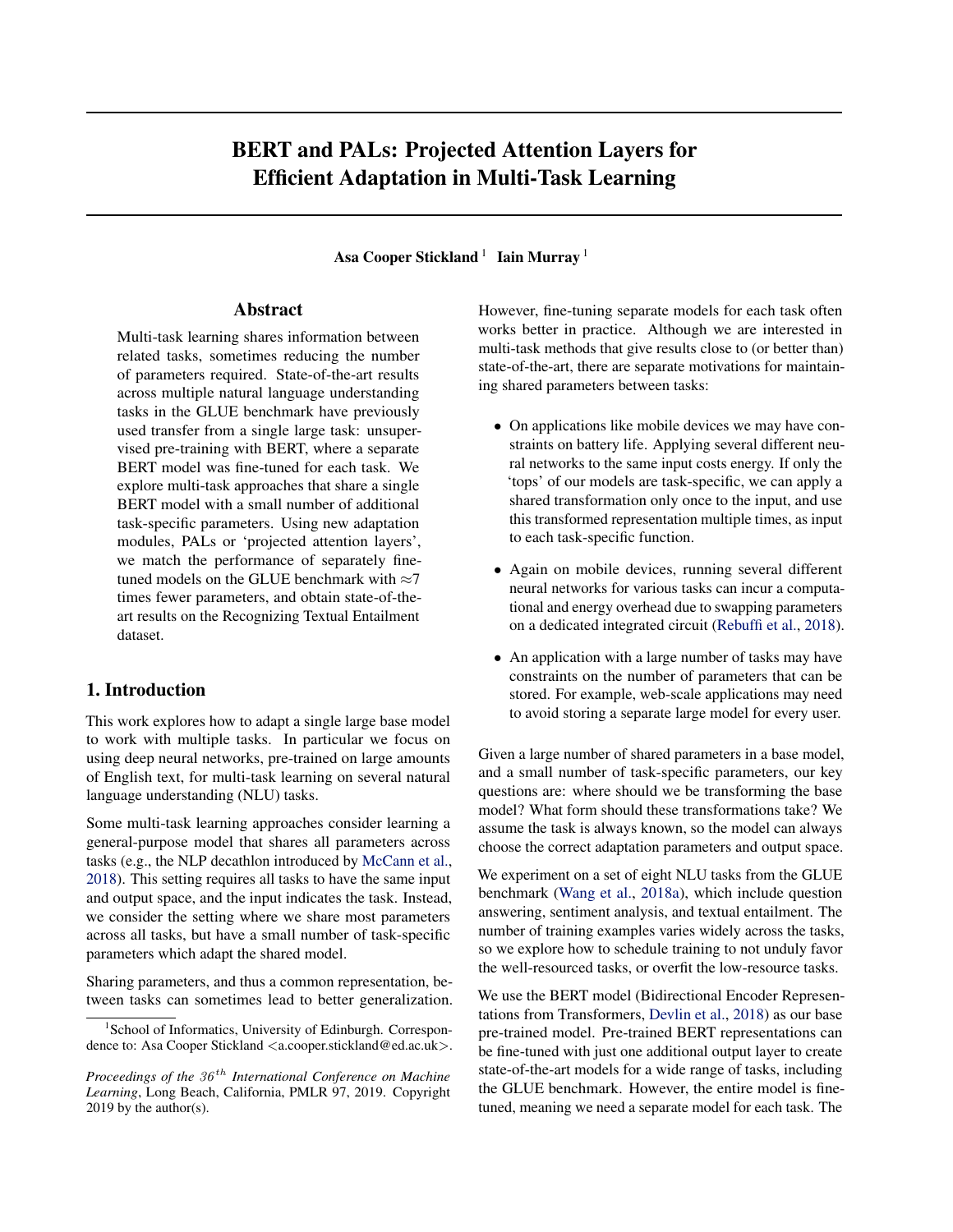<span id="page-2-0"></span>transformer architecture that BERT is based on is powerful and popular, so finding the best way to adapt the parameters of this architecture for multi-task learning may be useful in other contexts, such as multilingual machine translation.

Our main contributions are: 1) We introduce the 'Projected Attention Layer' (PAL), a low-dimensional multi-head attention layer that is added in parallel to normal BERT layers. 2) We introduce a novel method for scheduling training, where we sample tasks proportional to their training set size at first, and de-emphasize training set size as training proceeds. 3) We perform an empirical comparison of alternative adaptation modules for self-attention-based architectures.

Making links to the vision literature, we identify shared lessons for where to add task-adaptation parameters depending on resource constraints. On the GLUE benchmark, we show that PALs enable comparable performance to finetuned BERT-base (the smaller of the two models considered by [Devlin et al.](#page-9-0) [2018\)](#page-9-0) on many tasks with  $\approx$ 7 times fewer parameters. We improve the performance of BERT-base on the recognising textual entailment (RTE) task, achieving 76.6% accuracy, surpassing the performance of fine-tuned BERT-large (70.1%) and the MT-DNN model [\(Liu et al.,](#page-9-0) [2019\)](#page-9-0) (75.5%) which also uses BERT and multi-task learning. We also find that the more parameter sharing we have, the better we do on the RTE task.

#### 2. Background

Multi-task learning aims to provide an inductive bias that means models have to learn features that are general enough to perform well on many tasks [\(Caruana,](#page-9-0) [1997\)](#page-9-0). In NLP, examples of previous work include using a single model for chunking, tagging, named entity recognition, and semantic role labeling by applying a shared neural network to text, with different output layers [\(Collobert et al.,](#page-9-0) [2011\)](#page-9-0). Another approach outputs predictions at different layers using the idea of a linguistic hierarchy [\(Hashimoto et al.,](#page-9-0) [2017;](#page-9-0) [Sanh et al.,](#page-10-0) [2018\)](#page-10-0). [Subramanian et al.](#page-10-0) [\(2018\)](#page-10-0) train a sequence-to-sequence RNN model on tasks including machine translation and natural language inference, and learn sentence representations useful for downstream tasks. Outside NLP, multi-task learning has been applied to diverse domains such as speech recognition [\(Deng et al.,](#page-9-0) [2013\)](#page-9-0) and reinforcement learning [\(Teh et al.,](#page-10-0) [2017\)](#page-10-0). [Ruder](#page-10-0) [\(2017\)](#page-10-0) provides a more general overview.

Many multi-task learning approaches can be categorized as either 'hard parameter sharing' or 'soft parameter sharing'. Hard parameter sharing uses the same hidden layers for all tasks, with task-specific output layers. Soft parameter sharing gives each task its own model, but the distances between the parameters of the models are regularized to encourage the parameters to be similar. For example [Duong](#page-9-0)

[et al.](#page-9-0) [\(2015\)](#page-9-0) use the L2 distance, and [Yang & Hospedales](#page-10-0) [\(2017\)](#page-10-0) use the trace norm. In this work we assume that soft-parameter sharing with the whole of BERT requires too many parameters. We instead explore how to do hardparameter sharing, by adding adapters to shared layers, as well as the usual separate output layers.

#### 2.1. Adaptation Parameters

Various strategies for adding adaptation parameters have been explored. *Learning hidden unit contributions* (LHUC, [Swietojanski & Renals,](#page-10-0) [2014\)](#page-10-0) modifies a neural network by multiplying each hidden unit by a learnable scalar. Since the number of units is much smaller than the number of parameters in the network, this approach adds a small number of parameters compared to other methods we consider.

*Residual adapter modules* [\(Rebuffi et al.,](#page-10-0) [2018\)](#page-10-0) adapt large pre-trained residual networks [\(He et al.,](#page-9-0) [2016\)](#page-9-0) for multi-task learning in computer vision. Each adapter module contains a  $1 \times 1$  filter bank with a skip connection, which can be inserted *in series*, between the original network layers, or *in parallel*, as additional inputs to a layer. For a layer with C channels, the module contains an additional  $C \times C$  matrix per layer for each task, containing  $C$  1×1 convolutional filters. This  $C \times C$  matrix can be compressed by replacing it with a low-rank approximation, so that the adapters contain a small fraction of the model parameters (e.g., less than 10% for each task). Several of our methods were inspired by the idea of using a low-rank approximation to the key operation of a model: the convolutional layer when dealing with images, or multi-head attention in the transformer.

#### 2.2. Fine-tuning Approaches

A recent trend in transfer learning is to pre-train some model architecture on a language modeling objective before finetuning that same model for a supervised downstream task [\(Dai & Le,](#page-9-0) [2015;](#page-9-0) [Howard & Ruder,](#page-9-0) [2018;](#page-9-0) [Radford,](#page-10-0) [2018\)](#page-10-0). BERT uses a similar approach, but was pre-trained with two objectives: 1) filling in words 'masked' out of an input sentence, and 2) classifying whether two input sentences are adjacent in a corpus of text. Unlike a normal language modeling objective, BERT conditions on both left and right context when predicting the masked words.

The neural network layers in BERT are taken from the Transformer model [\(Vaswani et al.,](#page-10-0) [2017\)](#page-10-0), a sequence to sequence model that achieved state-of-the-art results in machine translation. Transformer layers have subsequently been used more broadly, e.g. for language modeling [\(Dai et al.,](#page-9-0) [2019\)](#page-9-0), image generation [\(Zhang et al.,](#page-10-0) [2018\)](#page-10-0), and generalized to video classification, object detection/segmentation and human pose estimation [\(Wang et al.,](#page-10-0) [2018b\)](#page-10-0).

A concurrent approach by [Houlsby et al.](#page-9-0) [\(2019\)](#page-9-0), introduces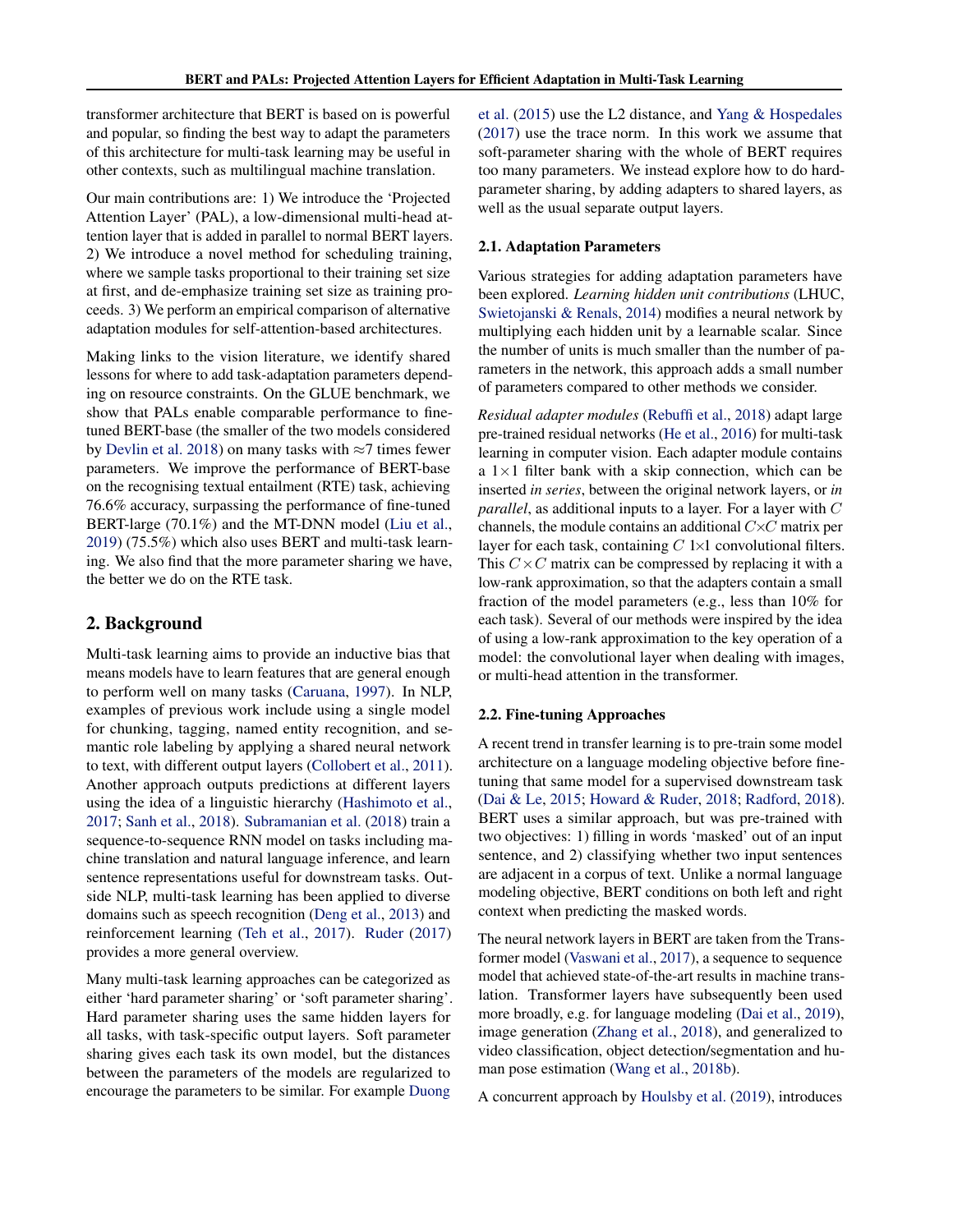<span id="page-3-0"></span>adapters similar to our 'low-rank' layers (section [3.3\)](#page-4-0), but added within each layer before each application of layernorm. This work also keeps the BERT model fixed while training adapter modules. We concentrated on jointly finetuning the entire BERT model on all tasks, which has downsides: 1) interference and 'forgetting' of stored knowledge is possible; 2) we require access to all tasks at training time. However the multi-task setup requires less adaptation parameters for good performance (we use  $1.13\times$  parameters compared to their  $1.3 \times$  parameters<sup>1</sup> to match having separate models for each GLUE task.), and is crucial for the transfer effects that gave us good performance on RTE.

#### 3. Adapting Self Attention

The BERT model we are adapting is a multi-layer bidirectional Transformer encoder based on the original model of [Vaswani et al.](#page-10-0) [\(2017\)](#page-10-0). We only consider the smaller BERTbase model, which contains 110 million parameters. We somewhat arbitrarily limit ourselves to a  $1.13\times$  increase in total parameters, which is equivalent to 15 million, or 1.9 million parameters per task. This choice avoids the extremes of having nearly no extra task-specific parameters, or giving each task its own whole model.

In the following sections we first introduce various components of the full BERT model, and discuss how many parameters they require (section 3.1). We then show the exact form our parameter additions took, distinguishing between adding to the 'top' of the model, just before the output space (section [3.2\)](#page-4-0), or within each layer of the BERT-base architecture (section [3.3\)](#page-4-0).

#### 3.1. Model Architecture and Multi-head Attention

BERT takes in a sequence (one or two English sentences in our case) and outputs a vector representation of that sequence. Each token in the sequence has its own hidden vector, and the first token of every sequence is always a special classification embedding ([CLS]). At each layer of BERT the hidden states of every sequence element are transformed, but only the final hidden state of [CLS] is used for classification/regression tasks. We now describe how the vector for one element of the sequence is transformed.

The multi-head attention layer [\(Vaswani et al.,](#page-10-0) [2017\)](#page-10-0) is the core of the transformer architecture that transforms hidden states for each element of a sequence based on the other elements (the fully-connected layers act on each element separately). The multi-head layer, which we write as  $MH(\cdot)$ , consists of n different dot-product attention mechanisms. At a high level, attention represents a sequence element with a weighted sum of the hidden states of all the sequence

elements. In multi-head attention the weights in the sum use dot product similarity between transformed hidden states.

Concretely, the ith attention mechanism 'head' is:

$$
\text{Attention}_{i}(\mathbf{h}_{j}) = \sum_{t} \text{softmax}\left(\frac{W_{i}^{q} \mathbf{h}_{j} \cdot W_{i}^{k} \mathbf{h}_{t}}{\sqrt{d/n}}\right) W_{i}^{v} \mathbf{h}_{t}
$$
\n(1)

where  $h_i$  (we drop the j index in the following discussion) is a  $d$  dimensional hidden vector for a particular sequence element, and t runs over every sequence element. In BERT the  $W_i^q$ ,  $W_i^k$  and  $W_i^v$  are matrices of size  $d/n \times d$ , and so each 'head' projects down to a different subspace of size  $d/n$ , attending to different information. Finally the outputs of the  $n$ attention heads (each of size  $d/n$ ) are concatenated together (which we show as  $[\cdot, ..., \cdot]$ ) and linearly transformed:

$$
MH(\mathbf{h}) = W^o\left[Attention_1(\mathbf{h}), ..., Action_n(\mathbf{h})\right] \quad (2)
$$

with  $W^o$  a  $d \times d$  matrix<sup>2</sup>. Throughout this section, we ignore terms linear in  $d$  (like bias terms) to avoid clutter, as they don't add significantly to the parameter count. The matrices in a multi-head layer have  $3nd^2/n + d^2 = 4d^2$  parameters.

We further define another component of a BERT layer, the self-attention layer, which we write as  $SA(\cdot)$ :

$$
SA(\mathbf{h}) = FFN(LN(\mathbf{h} + MH(\mathbf{h}))), \tag{3}
$$

LN( $\cdot$ ) is *layer normalisation* [\(Ba et al.,](#page-9-0) [2016\)](#page-9-0), requiring 2*d* parameters. FFN is a standard *feed-forward network*,

$$
FFN(\mathbf{h}) = W_2 f(W_1 \mathbf{h} + b_1) + b_2,\tag{4}
$$

with  $f(\cdot)$  a non-linearity, GeLU [\(Hendrycks & Gimpel,](#page-9-0) [2016\)](#page-9-0) in BERT. Matrix  $W_1$  has size  $d_{ff} \times d$  and  $W_2$  has size  $d \times d_{ff}$ , so overall we require  $2dd_{ff}$  parameters from the FFN component.

Putting this together, a BERT layer, which we write  $BL(\cdot)$ , is layer-norm applied to the output of a self-attention layer, with a residual connection.

$$
BL(h) = LN(h + SA(h))
$$
 (5)

We have  $4d^2 + 2dd_{ff}$  total parameters from a BERT layer.

The entire BERT model is simply a stack of 12 BERT layers, followed by (in our case) a transformation to take us to the output space for a NLU task. We write the dimensions of the hidden states in BERT-base as  $d_m = 768$ . The final hidden state of the first token of every sequence is all that is used for the transformation to the output.

The exact form of the transformation applied to the final hidden state of the  $\lceil \text{CLS} \rceil$  token is a simple  $d \times d$  linear

<sup>&</sup>lt;sup>1</sup> Although the results are not directly comparable since [Houlsby](#page-9-0) [et al.](#page-9-0) [\(2019\)](#page-9-0) use BERT-large and we use BERT-base.

 $2$ [Vaswani et al.](#page-10-0) [\(2017\)](#page-10-0) provide a more detailed motivation and discussion.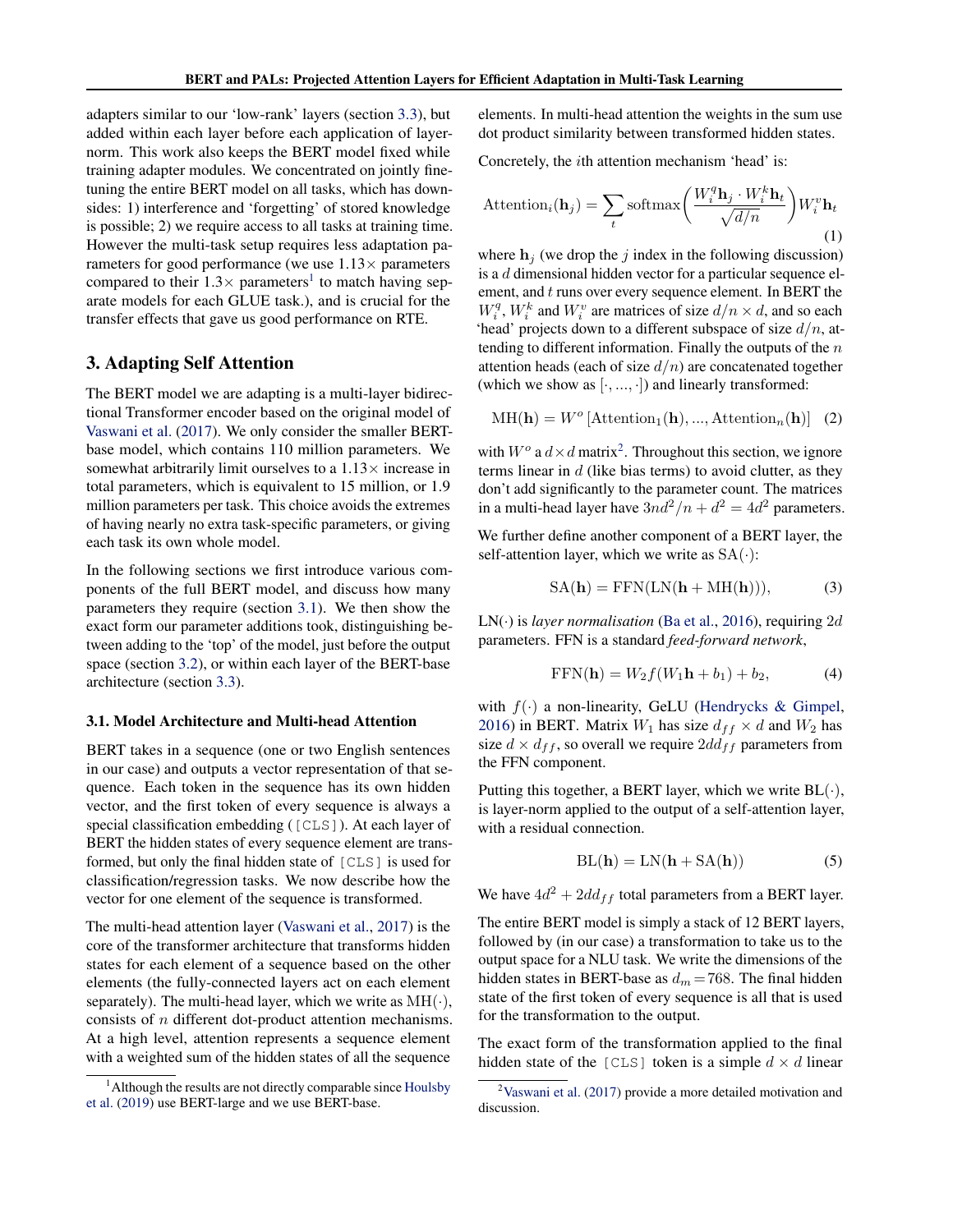<span id="page-4-0"></span>transformation, known as a 'pooling layer', followed by a nonlinearity then another matrix multiply that projects to the output space. The output space is always three dimensional or less in our case, and so this projection does not require many parameters. However separate pooling layers add  $d^2$ parameters for each task. When sharing this layer we needed to use a non-standard training schedule; see section [4.1.](#page-5-0)

#### 3.2. Adding Parameters to the Top

The simplest way to add parameters to a model is to add them at the 'top' of the model, i.e. just before the classification layer.

We get our final hidden state for [CLS],  $\mathbf{h}^{f}$ , from the original vector embeddings of the tokens in the sequence (of length *l*),  $\{\mathbf{h}_t\}_{t=0}^l$ , by

$$
\mathbf{h}^{f} = \text{TS}(\text{BERT}(\{\mathbf{h}_{t}\}_{t=0}^{l}))
$$
\n(6)

where  $TS(\cdot)$  is a task-specific function that can potentially operate on a single vector, but depends on the entire sequence when it contains attention layers.  $BERT(\cdot)$  always depends on the entire sequence, and is shared across tasks.

The benefits of this form are that at inference time we only apply  $BERT(\{\mathbf{h}_t\}_{t=0}^l)$  once (assuming the setting where we perform multiple tasks on the same piece of text), which saves significantly on total operations because each  $TS(\cdot)$ requires much fewer operations than the main BERT model.

The simplest form for the task-specific transformation of the hidden state  $TS(\cdot)$  would be a linear transform followed by a nonlinearity. However this requires  $d_m^2$  parameters, and  $d_m$  is fairly large even for BERT-base. The linear transform does not violate our 15 million parameter constraint, but we expect there are more efficient ways to add parameters.

Another obvious transformation, adding an extra BERT layer for each task, results in approximately a  $1.67\times$  increase in number of parameters, or 73 million new parameters.  $d_{ff}$  is  $4d_m$  for BERT, so for a BERT layer we get  $4d_m^2 + 2d_m d_{ff} = 12d_m^2$  parameters. We include this architecture in our experiments for comparison, with the caveat that it requires many more parameters than our alternatives.

To avoid transformations requiring  $O(d_m^2)$  parameters, we propose using task-specific functions of the form

$$
TS(\mathbf{h}) = V^D g(V^E \mathbf{h}),\tag{7}
$$

where  $V^E$  is a  $d_s \times d_m$  'encoder' matrix,  $V^D$  is a  $d_m \times d_s$ 'decoder' matrix with  $d_s < d_m$ , and  $g(\cdot)$  is an arbitrary function. Because we can make  $d_s$  as small as we like,  $g(\cdot)$ can be composed of multiple layers of transformations, and not impose a large parameter budget.

We experiment with these choices for each layer of  $q(\cdot)$ :



Figure 1. Schematic diagram of adding a task-specific function (here our 'Projected Attention Layers' or PALs) in parallel with self-attention (SA) layers in a BERT model (see section 3.3), with only two layers for simplicity. LN refers to layer-norm.

- Multi-head attention, optionally followed by a residual connection and layer-norm. We refer to this method as **Projected Attention**. We found  $d_s = 204$  worked well, and allowed us to stay within our  $1.13\times$  parameter limit.
- A one or two layer feed-forward network followed by a residual connection and layer-norm, such that it has the same number of parameters as the previous form; this means the intermediate layer is of size 408 (for a one layer network) or 252 (for a two layer network).

#### 3.3. Adding Parameters within BERT

Instead of adding parameters to the top of the model, we may want to modify the  $BERT(\cdot)$  function itself, inspired by 'residual adapter modules' (section [2.1,](#page-2-0) [Rebuffi et al.,](#page-10-0) [2018\)](#page-10-0). Specifically, we wish to add task-specific parameters to each layer of the BERT model. See figure 1 for an illustration.

We can add a task-specific function 'in parallel' with each BERT layer as follows:

$$
\mathbf{h}^{l+1} = \text{LN}(\mathbf{h}^l + \text{SA}(\mathbf{h}^l) + \text{TS}(\mathbf{h}^l))
$$
 (8)

where *l* indexes the layer. This means we recover the original BERT model if  $TS(\cdot)$  outputs a zero vector. Alternatively we can add a 'serial' connection where we transform the output of a BERT layer:

$$
\hat{\mathbf{h}}^{l+1} = \text{LN}(\mathbf{h}^l + \text{SA}(\mathbf{h}^l))\tag{9}
$$

$$
\mathbf{h}^{l+1} = \text{LN}(\hat{\mathbf{h}}^{l+1} + \text{TS}(\hat{\mathbf{h}}^{l+1})).\tag{10}
$$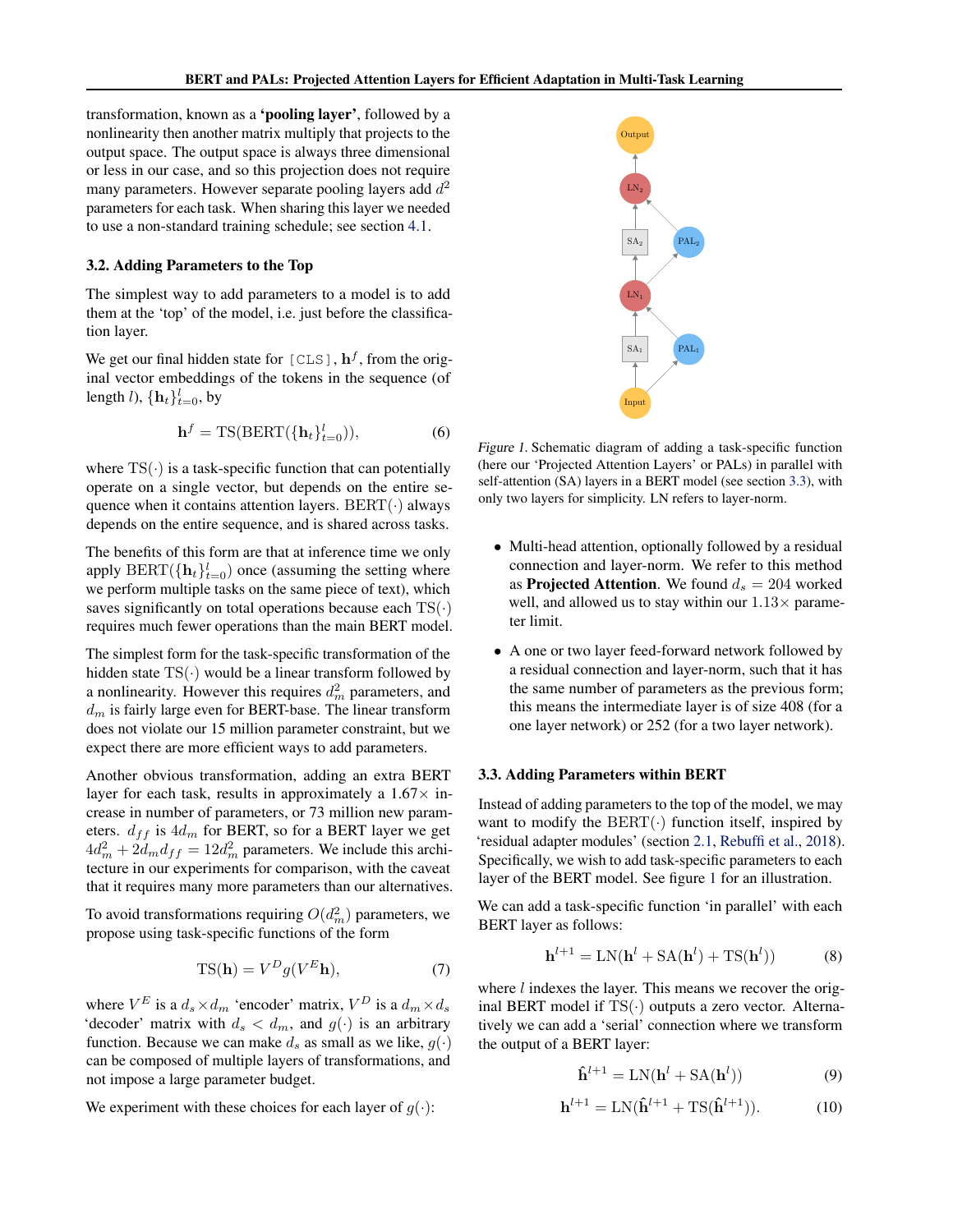<span id="page-5-0"></span>In preliminary experiments, serial connections gave consistently much worse results than parallel connections, and we report results for parallel connections in what follows.

We again consider task-specific functions of the form:

$$
TS(\mathbf{h}) = V^D g(V^E \mathbf{h}),\tag{11}
$$

with the difference that  $V^E$  (again a  $d_s \times d_m$  matrix with  $d_s < d_m$ ) and  $V^D$  (again a  $d_m \times d_s$  matrix) are needed at each layer rather than only once each.

We experiment with  $g(\cdot)$  taking the following forms:

- The identity function; This means our task-specific transform is just a low-rank linear transformation at each layer. To satisfy our parameter constraint we need  $d_s = 100$ . We refer to this method as **Low-rank** Layers.
- Multi-head attention. To satisfy our parameter constraint we need  $d_s = 84$ . We found that it was not necessary to use the  $W<sup>o</sup>$  matrix (see section [3.1\)](#page-3-0) when adapting within BERT, and did not use it in any of our models.
- Multi-head attention, with shared  $V^E$  and  $V^D$  across layers (not tasks). This parameter sharing allows a larger  $d_s = 204$ . We refer to this method as **Projected** Attention Layers (PALs).
- Shared  $V^E$  and  $V^D$  across layers, but with  $g(\cdot)$  a feedforward network with intermediate size 306 instead of attention (and again  $d_s = 204$ ).

The motivation behind PALs is that we want to spend our parameter budget on transformations with an inductive bias useful for sequences. The 'encoder' and 'decoder' matrices operate on each sequence element separately, unlike attention, which transforms the input based on the entire sequence. Finally, the attention mechanism of PALs can potentially be inspected to see which tokens in a sequence the task-specific parts of the model focus on, although we did not concentrate on this aspect in this work.

#### 4. Multi-task Training and Experiment Setup

#### 4.1. Sampling Tasks

A simple way to train a model on several tasks is to select a batch of training examples from each task, cycling through them in a fixed order. We refer to this as 'round-robin' sampling. However if the tasks have different numbers of training examples, round-robin sampling may not work well. By the time we have seen every example from a particular task we could have looped through another task's smaller

Table 1. How parameters are 'spent' for some of our methods, where  $T$  is the number of tasks, and there are 12 layers in the base network. The  $2d_m d_s$  terms come from 'encoder' and 'decoder' matrices. PALs (section [3.3\)](#page-4-0) use  $3d_s^2$  parameters per multi-head layer (see section [3.1\)](#page-3-0) rather than  $4d_s^2$  because they do not use the final linear transform  $W<sup>o</sup>$ . Projected attention (section [3.2\)](#page-4-0) worked best with six rather than twelve layers.

| <b>METHOD</b>      | <b>PARAMETERS</b>                |
|--------------------|----------------------------------|
| PAL <sub>S</sub>   | $T(2d_m d_s + 12 \times 3d_s^2)$ |
| <b>LOW RANK</b>    | $T(12 \times 2d_m d_s)$          |
| PROJ. ATTN. ON TOP | $T(2d_m d_s + 6 \times 4d_s^2)$  |

dataset many times. This imbalance could lead to overfitting on smaller tasks, and under-training on larger tasks. Potentially we could alleviate this issue by manually tuning regularisation hyper-parameters for each task.

Alternatively we can use methods where we see more examples from tasks with larger associated datasets. Concretely, we select a batch of examples from task  $i$  with probability  $p_i$  at each training step, and set  $p_i$  proportional to  $N_i$ , the number of training examples for task i:

$$
p_i \propto N_i. \tag{12}
$$

This is the approach of the multi-task BiLSTM of [Wang](#page-10-0) [et al.](#page-10-0) [\(2018a\)](#page-10-0) on the GLUE benchmark, and was used by [Sanh et al.](#page-10-0) [\(2018\)](#page-10-0). It has the appealing property of selecting each example with the same probability as combining all the tasks and picking examples uniformly (though we train on batches from each task not single examples).

Since the ratio of the largest to the smallest task sizes  $N_i$ we use is  $\approx$ 158, we only rarely train on some tasks with the simple  $\propto N_i$  method. Training on one task (or a particular subset of tasks) for many steps can lead to interference, where performance on the other tasks suffers. A more general approach to sampling tasks sets  $p_i$  as:

$$
p_i \propto N_i^{\alpha}.\tag{13}
$$

If we choose  $\alpha < 1$  we reduce the disparity between the probabilities of choosing tasks. We consider  $\alpha = 0.5$  in our experiments, and call this method 'square root sampling'.

Finally, we noticed that it was beneficial to train on tasks more equally towards the end of training, where we are most concerned about interference, and so we constructed the 'annealed sampling' method where  $\alpha$  changes with each epoch e:

$$
\alpha = 1 - 0.8 \frac{e - 1}{E - 1},\tag{14}
$$

where  $E$  is the total number of epochs. Since we used multiple datasets we chose a somewhat arbitrary 'epoch' of 2400 training steps.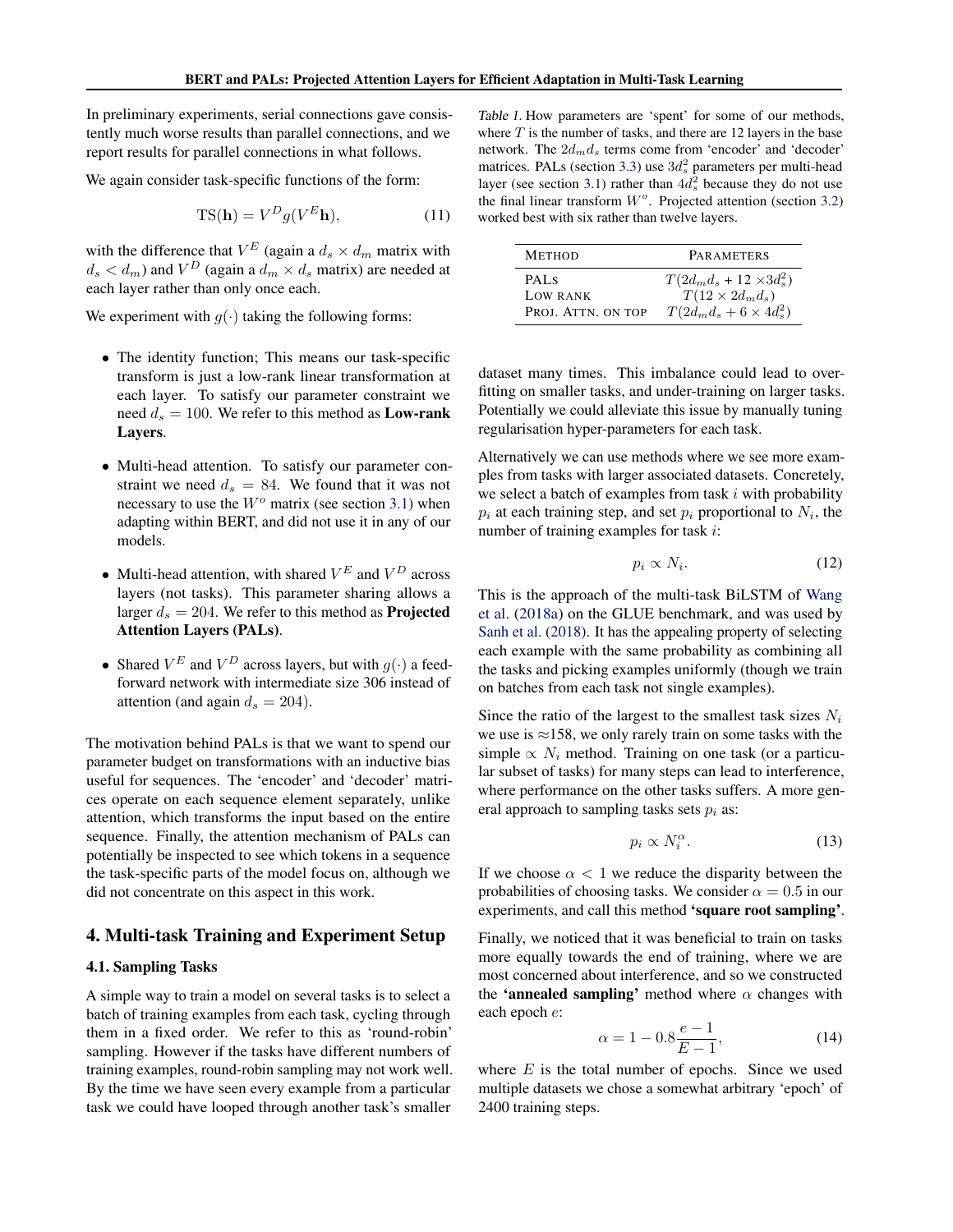It was particularly important to use the square root or annealed sampling methods when sharing a pooling layer (see section [3.1\)](#page-3-0), and it makes intuitive sense that when the layer just before the output is shared, we need to guard against interference between tasks.

#### 4.2. Setup

We based our experiments on the PyTorch implementation of BERT<sup>3</sup> and open-source our code<sup>4</sup>. No matter how we sampled tasks, we (unless stated otherwise) trained for 60,000 steps, with a minibatch size of 32, and a maximum sequence length of 128 tokens, choosing the best model from within that training time based on average development set score. We use Adam with learning rate of  $2\times10^{-5}$ ,  $\beta_1 = 0.9, \beta_2 = 0.999, L2$  weight decay of 0.01, learning rate warmup over the first 10% of steps (usually 6,000), and linear decay of the learning rate after this, going down to zero at the end of training. We note warmup followed by linear decay is the 'slanted triangular learning rate' of [Howard & Ruder](#page-9-0) [\(2018\)](#page-9-0), who find it is suited for fine-tuning a language model on single tasks. We performed most of our experiments using either the 'proportional', 'square root' or 'annealed' sampling methods (see section [4.1\)](#page-5-0). Round robin sampling gave consistently worse results.

We use twelve heads for the attention mechanism in PALs and other methods, except when using a smaller hidden size, where we decreased it proportionally. We did not find significant performance differences when changing the number of heads. We used the same BERT-base architecture as by [Devlin et al.](#page-9-0) [\(2018\)](#page-9-0), twelve attention heads,  $d_{ff}$  = 3072 and  $d_m = 768$  (see section [3.1\)](#page-3-0).

We found it was crucial to use the pre-trained weights for BERT-base and not start from scratch. When training from scratch, with adaption parameters or not, we got significantly worse performance. For some tasks we did not get better results than random guessing after 90,000 steps. Although we note we used the same hyper-parameters as when training from the pre-trained weights, which might not be optimal for starting from scratch. We experimented briefly with freezing the BERT-base parameters and fine-tuning only the PALs and alternatives, but concentrated on training all of the parameters, finding it took less parameters to approach matching fine-tuned BERT.

#### 4.3. Details of GLUE Tasks

We test our methods for multi-task adaptation on eight of the nine tasks in the GLUE benchmark [\(Wang et al.,](#page-10-0) [2018a\)](#page-10-0)<sup>5</sup>.

Single-sentence tasks: Acceptability classification with CoLA [\(Warstadt et al.,](#page-10-0) [2018\)](#page-10-0); binary sentiment classification with SST [\(Socher et al.,](#page-10-0) [2013\)](#page-10-0).

Sentence pair tasks: Semantic similarity with the MSR Paraphrase Corpus (MRPC: [Dolan & Brockett,](#page-9-0) [2005\)](#page-9-0), STS-Benchmark (STS: [Cer et al.,](#page-9-0) [2017\)](#page-9-0) and Quora Question Pairs (QQP) dataset, and textual entailment with Multi-Genre NLI Corpus (MNLI: [Williams et al.,](#page-10-0) [2018\)](#page-10-0), a subset of the RTE challenge corpora [\(Dagan et al.,](#page-9-0) [2006\)](#page-9-0), and data from SQuAD (QNLI: [Rajpurkar et al.,](#page-10-0) [2016\)](#page-10-0).

Like [Devlin et al.](#page-9-0) [\(2018\)](#page-9-0) we exclude the Winograd NLI task. When systems are trained on this task they have always performed worse than the 65.1 baseline accuracy of predicting the majority class. For our submissions we also simply predicted the majority class.

#### 5. Experiments and Discussion

Table [2](#page-7-0) lists our results on GLUE for our best-performing PAL model (chosen by average development set performance), and some alternatives. Our main comparison is against fine-tuned BERT-base, which in the absence of transfer effects represents an upper bound on our performance, since it involves tuning all BERT-base parameters to perform well on each task individually, therefore requiring approximately  $8\times$  as many parameters as our methods. By construction, apart from our adaptation parameters we use the exact same architecture as BERT-base. We note that with the exception of our results for RTE, better performance can be obtained by fine-tuning the BERT-large model that has approximately  $3 \times$  the parameters of BERT-base.

The use of multi-task training significantly improves results on the RTE task, achieving state-of-the-art performance. Similar improvements have been observed with multi-task LSTM-based systems [\(Wang et al.,](#page-10-0) [2018a\)](#page-10-0) and by pretraining on MNLI before fine-tuning on RTE [\(Phang et al.,](#page-10-0) [2018\)](#page-10-0). Since RTE has the smallest number of training examples, and is similar to MNLI, it makes intuitive sense that it benefits from multi-task training. Sharing more parameters increased performance on RTE, and our fully-shared model has slightly better performance on RTE than PALs, however PALs are the only model that matches BERT-base on the larger tasks as well as performing well on RTE.

For the large sentence-pair tasks, MNLI, QQP and QNLI, performance is almost exactly the same as BERT-base with PALs. For the two single sentence tasks: the syntax-oriented CoLA task and the SST sentiment task we see the largest drops in performance with PALs. This is in agreement with the results of [Phang et al.](#page-10-0) [\(2018\)](#page-10-0) who did not observe any transfer from various intermediate tasks, and, for CoLA, mirrors the results of [Bowman et al.](#page-9-0) [\(2018\)](#page-9-0) that language modeling alone is the best pre-training task for CoLA.

<sup>&</sup>lt;sup>3</sup>https://github.com/huggingface/pytorch-pretrained-BERT

<sup>4</sup> https://github.com/AsaCooperStickland/Bert-n-Pals

<sup>5</sup>[Wang et al.](#page-10-0) [\(2018a\)](#page-10-0) provide a more detailed discussion of these tasks.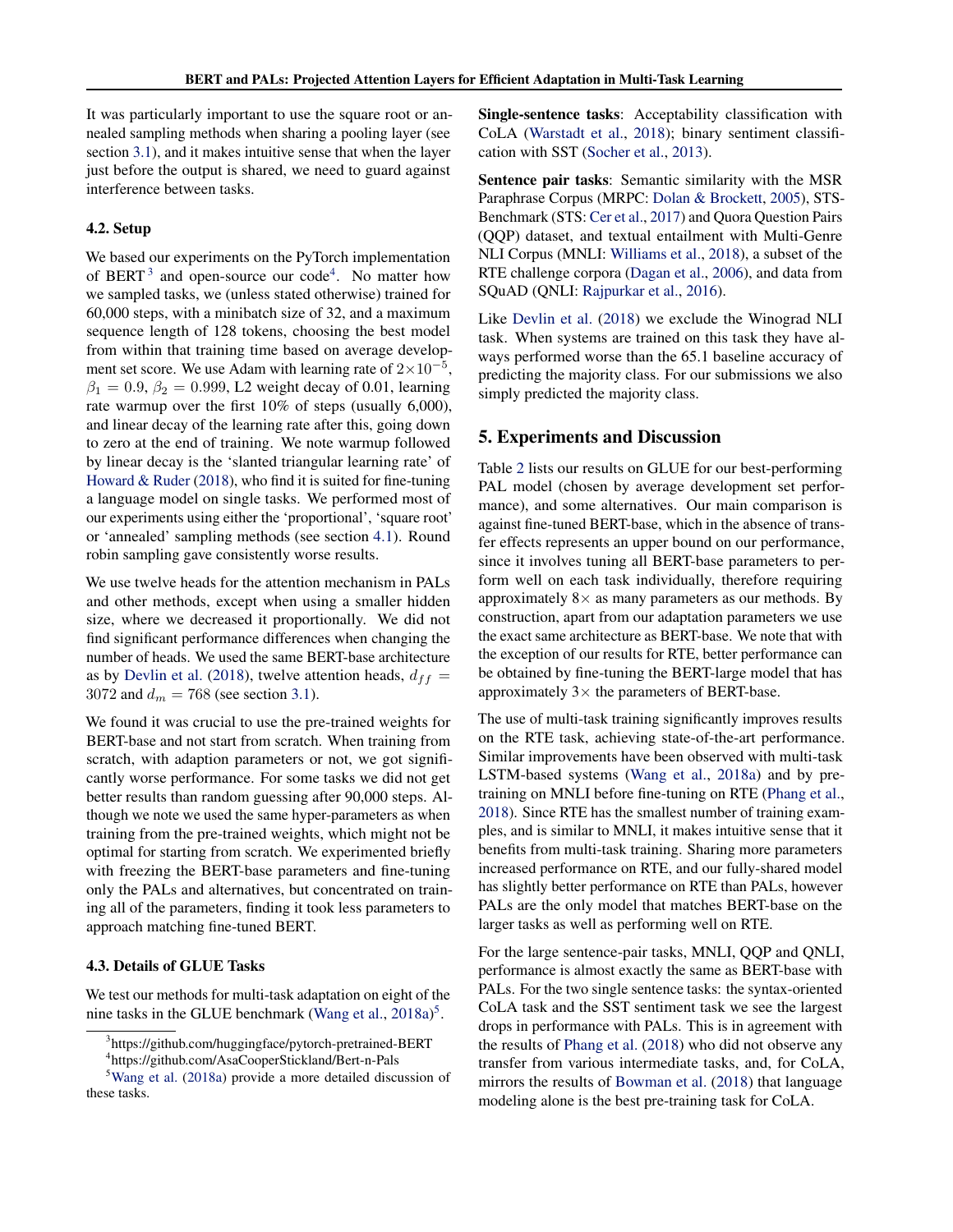<span id="page-7-0"></span>Table 2. GLUE Test results, scored by the GLUE evaluation server. The number below each task denotes the number of training examples. We show F1/accuracy scores for QQP and MRPC, and accuracy on the matched/mismatched test sets for MNLI. The 'Av.' column is slightly different than the official GLUE score, since we exclude WNLI. 'Bert-base' results are from [Devlin et al.](#page-9-0) [\(2018\)](#page-9-0). 'Shared' refers to the model where all parameters are shared except the final projection to output space. The models we tested are a result of the 'annealed sampling' method for multi-task training as it produced the best results on the dev set.

| <b>METHOD</b>                    | PARAMS                       | $MNLI-(M/MM)$<br>392K  | <b>OOP</b><br>363K     | ONLI<br>108K | $SST-2$<br>67 <sub>K</sub> | <b>COLA</b><br>8.5 <sub>K</sub> | STS-B<br>5.7 <sub>K</sub> | <b>MRPC</b><br>3.5K    | <b>RTE</b><br>Av.<br>2.5K    |
|----------------------------------|------------------------------|------------------------|------------------------|--------------|----------------------------|---------------------------------|---------------------------|------------------------|------------------------------|
| BERT-BASE                        | $8\times$                    | 84.6/83.4              | 89.2/71.2              | 90.1         | 93.5                       | 52.1                            | 85.8                      | 84.8/88.9              | 66.4<br>79.6                 |
| <b>SHARED</b><br>TOP PROJ. ATTN. | $0.00\times$<br>$1.10\times$ | 84.0/83.4<br>84.0/83.2 | 88.9/70.8<br>88.8/71.2 | 89.3<br>89.7 | 93.4<br>93.2               | 51.2<br>47.1                    | 83.6<br>85.3              | 81.3/86.7<br>83.1/87.5 | 79.9<br>76.6<br>79.6<br>75.5 |
| PALS (204)                       | $.13\times$                  | 84.3/83.5              | 89.2/71.5              | 90.0         | 92.6                       | 51.2                            | 85.8                      | 84.6/88.7              | 80.4<br>76.0                 |

Table 3. GLUE performance, in terms of average score across each task's development set; this score is accuracy except for CoLA, where it is Matthews correlation, and STS-B, where it is Pearson correlation. We show the mean and standard error over three random seeds, unless standard error is  $< 0.005$ . For the details of the sampling strategies see section [4.1.](#page-5-0) For the 'within BERT' methods we show the smaller hidden state size in brackets, and write 'no sharing' to refer to not sharing  $V^E$  and  $V^D$  across layers, 'top' to mean adding in parallel to the six BERT layers just before the output, and 'bottom' to mean adding in parallel to the six BERT layers just after the input.

| <b>METHOD</b>                                                                                   | NO. PARAMS                                                                   | <b>NEW LAYERS</b>        | PROP. SAMP.      | SORT. SAMP.             | <b>ANNEAL SAMP.</b>                                                                  |
|-------------------------------------------------------------------------------------------------|------------------------------------------------------------------------------|--------------------------|------------------|-------------------------|--------------------------------------------------------------------------------------|
| <b>SHARED</b>                                                                                   | $1.00\times$                                                                 | $\Omega$                 | $79.17 \pm 0.03$ | $80.56 + 0.04$          | $80.7 \pm 0.3$                                                                       |
| ADDING ON TOP OF BERT                                                                           |                                                                              |                          |                  |                         |                                                                                      |
| <b>BERT LAYER</b>                                                                               | $1.66\times$                                                                 |                          | $80.6 \pm 0.2$   | $81.6 + 0.3$            | $81.5 \pm 0.2$                                                                       |
| PROJ. ATTN.<br>PROJ. FFN (1 LAYER)                                                              | $1.10\times$<br>$1.10\times$                                                 | 6<br>6                   | $80.3 \pm 0.1$   | $81.4 \pm 0.1$<br>81.07 | $81.5 \pm 0.1$<br>$80.8 \pm 0.1$                                                     |
| <b>ADDING WITHIN BERT</b>                                                                       |                                                                              |                          |                  |                         |                                                                                      |
| PALS (204)<br>PALS NO SHARING (84)<br>LOW RANK $(100)$<br>PALS (276, TOP)<br>PALS (276, BOTTOM) | $1.13\times$<br>$1.13\times$<br>$1.13\times$<br>$1.13\times$<br>$1.13\times$ | 12<br>12<br>12<br>6<br>6 | $80.6 \pm 0.2$   | $81.0 \pm 0.2$          | $81.7 + 0.2$<br>$81.3 + 0.1$<br>81.9 $\pm$ 0.2<br>$81.61 \pm 0.06$<br>$81.4 \pm 0.1$ |

#### 5.1. PALs and Alternatives

Table 3 lists our results on the GLUE benchmark development set for various ways of adding task-specific parameters and sampling strategies.

Our best results came with PALs, or low-rank layers, adapting every layer within BERT. The performance of PALs increased with a larger hidden state. Having separate 'encoder' and 'decoder' matrices (see section [3.3\)](#page-4-0) across layers, or having separate pooling layers for each task, with the appropriate reduction in hidden state size to make up for the extra parameters, resulted in worse performance for PALs. However sharing 'encoder' and 'decoder' matrices between *tasks* or both layers and tasks hurt results. A larger hidden state size seems important for Transformer models, e.g. the performance of BERT-large vs. BERT-base [\(Devlin et al.,](#page-9-0) [2018\)](#page-9-0) or the ablation study by [Vaswani et al.](#page-10-0) [\(2017\)](#page-10-0).

We tested two adaption layers that did not use attention: Low-rank layers, and our method with shared 'encoder' and 'decoder' matrices but with a small feedforward network inbetween them instead of attention. The latter model did not achieve good performance, but low-rank layers and PALs have similar mean performance.

By inspecting the best-performing single models of each method we see a contrast: the strong results for lowrank layers are partly from better performance on CoLA. CoLA tends to see larger changes in score between models than other tasks since it is scored by a different measure (Matthews correlation coefficient rather than accuracy). PALs performed better for the three largest tasks, MNLI, QQP and QNLI, and equivalently for other tasks.

These results suggest PALs has greater representational capacity; the only model that achieved comparable performance on the large tasks was adding an entire BERT-layer to the top, but this model had worse performance on the RTE task and uses many more parameters. The fact that spending parameters on linear transforms in the encoder, decoder or pooling matrices gives worse performance, and the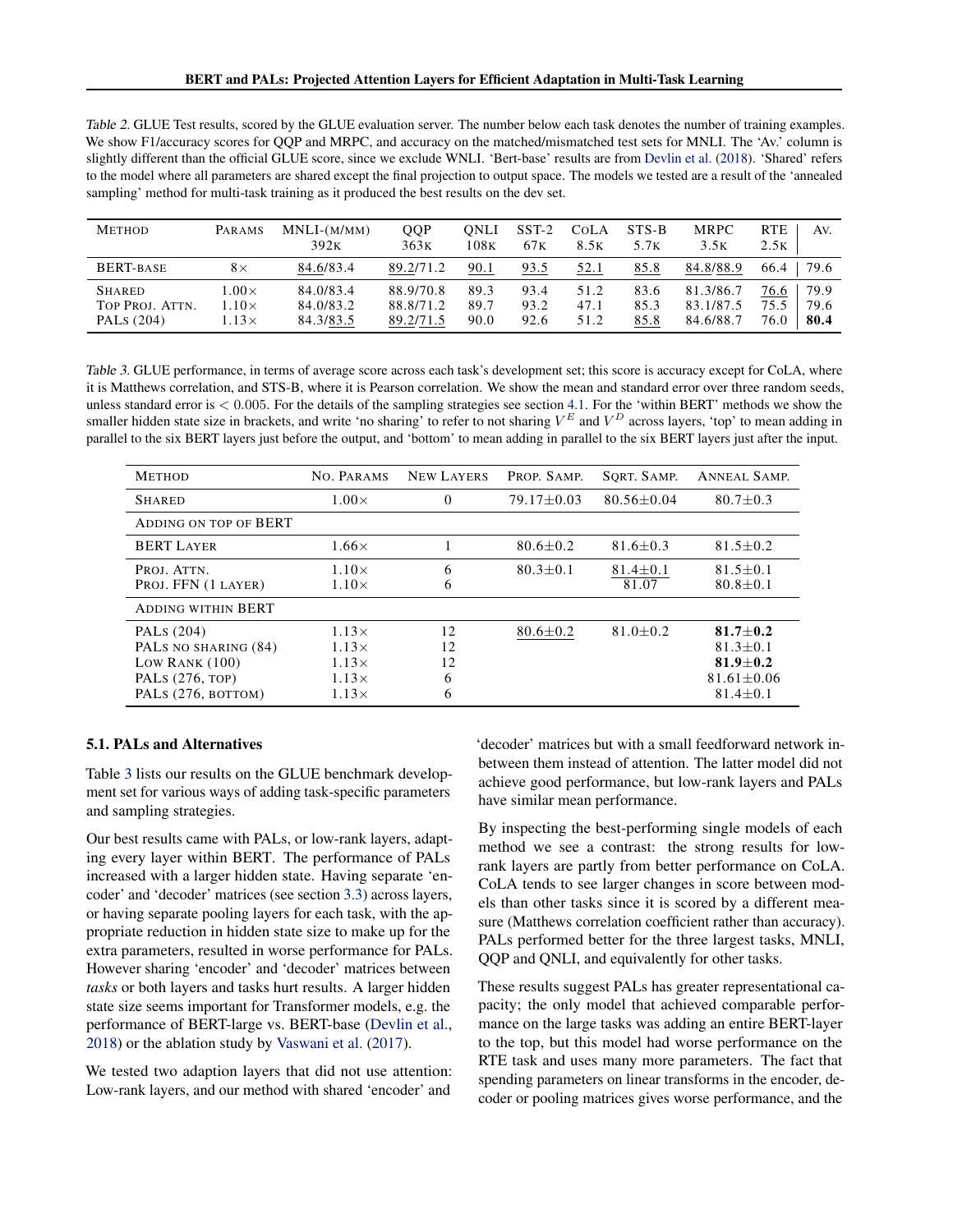worse performance of feedforward layers compared to multihead attention, points towards the inductive bias provided by attention being important for good performance.

However at sufficiently parameter constrained regimes (for example 1.5 million parameters, which implies  $d_s = 10$  for low-rank transforms, and  $d_s = 60$  for PALs), PALs and lowrank layers performed similarly to the fully-shared model. Using the LHUC method (see section [2.1\)](#page-2-0), which requires even fewer parameters, also gave no improvement over the fully-shared baseline.

Ultimately, given the simplicity and competitive performance of low-rank layers, they remain an attractive option. There may be bigger differences for tasks like question answering which rely on the hidden states of every token in the input (as opposed to GLUE tasks which only use the final [CLS] hidden state to make predictions). We note that PALs and low-rank layers can easily be combined, say by using one type of adapter in the higher layers of the network and another in the lower ones.

When adding parameters to the top of BERT-base, it was important to use attention rather than feedforward transforms. Six additional layers worked best, outperforming using twelve or three layers. We also found it was crucial to use layer-norm and residual connections after each application of attention. Surprisingly, for these models using a separate pooling layer did not noticeably change results, and we report results with a shared pooling layer, which requires fewer parameters. These models saw worse performance on the RTE task, perhaps because transfer from other tasks is important, and splitting the model into multiple 'heads' for each task dampens the benefits of shared knowledge.

#### 5.2. Where should we add Adaptation Modules?

We draw some of the same conclusions as [Rebuffi et al.](#page-10-0) [\(2018\)](#page-10-0) for 'residual adapter modules'. As that work studied multi-task computer vision with residual networks (section [2.1\)](#page-2-0), we hope that these principles will apply broadly.

Adding task-specific functions *within* networks works better than adding them to the *top* (for a given number of parameters). As found by [Rebuffi et al.](#page-10-0) [\(2018\)](#page-10-0), the best performing models had adaptations at *every layer* of the base network, and adding adapter modules to the *final half* of the base model worked better than adding to the half *just after the input*. Unfortunately, adapting every layer of the base model represents the worst case for sharing operations between tasks. (We note again that this sharing is possible only when we want to perform many tasks on the same piece of text). But adapting the final half achieved slightly better performance than adding to the top of BERT-base. When adapting the final half we can still share the first six layers worth of operations, offering a useful compromise.

For within-network adaptations, *parallel* connections worked better than *serial* ones, also as found by [Rebuffi](#page-10-0) [et al.](#page-10-0) [\(2018\)](#page-10-0). Our results with serial connections were much worse than simply not including any adapters. While the parallel configuration acts as a perturbation on the base network, the serial configuration more directly changes the hidden states being fed into the next layer. In these ways, the parallel configuration is less prone to the loss of the 'knowledge' stored in the base network. We note that our serial configuration adds a newly initialised layer-norm, which may be the source of the performance drop.

#### 6. Further Discussion

We found the details of how to schedule training examples from each task were important. With a lot of parameter sharing, sampling tasks proportional to dataset size impaired performance compared to our 'annealing' method, where we slowly decrease the influence of dataset size on sampling probability. Annealing increased the variance of performance across random seeds as well as mean performance, meaning that we may need to pay the cost of several training runs to obtain the best single models from this method. We did not consider many variations of training method, and used no methods to reduce interference from training on separate tasks (to take one example, the 'Gradient Episodic Memory' of [Lopez-Paz & Ranzato,](#page-9-0) [2017\)](#page-9-0). How these methods interact with choice of adaptation parameters is a direction for further research.

We introduced 'Projected Attention Layers' as a transformation that can adapt the BERT sentence representation model for multi-task learning. PALs give a higher capacity for a given number of parameters compared to all the alternatives we considered, although simple low-rank transformations remain attractive due to their simplicity. If we adapt all the layers of BERT-base, we cannot share any operations across tasks. Ultimately the choice of which method to use depends on the constraints in place; if parameters are less constrained but you want to share as many operations as possible, adding an entire task-specific BERT layer on top of the model makes sense. If shared operations are not an issue, then adding PALs to every layer will perform well with few parameters. Finally, adapting only the final half of the base model offers a compromise between performance and sharing operations.

#### Acknowledgements

We would like to thank Ivan Titov and Timothy Hospedales for useful discussion, and Elaine Farrow for help with a draft version of this paper. Asa Cooper Stickland was supported in part by the EPSRC Centre for Doctoral Training in Data Science, funded by the UK Engineering and Physical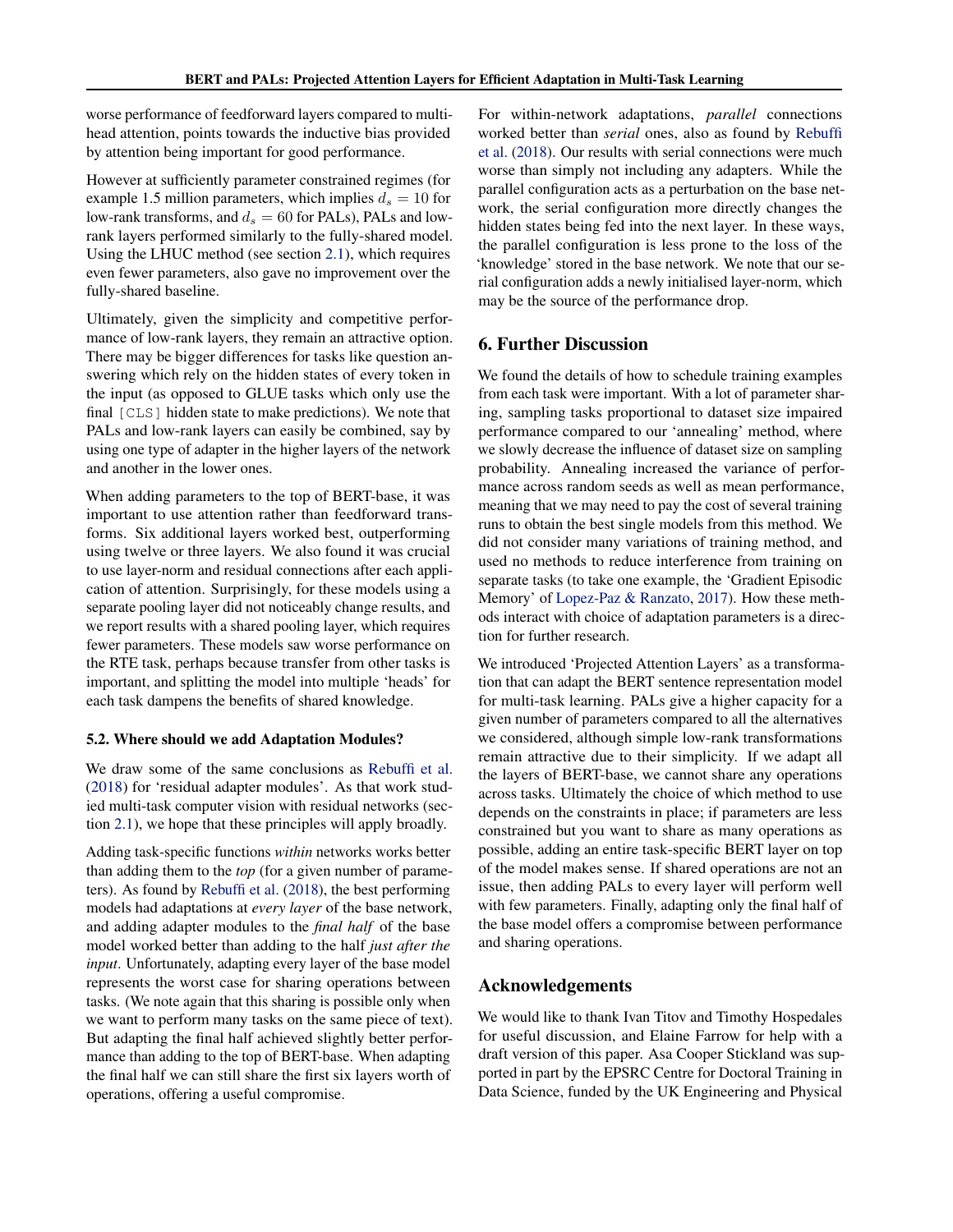<span id="page-9-0"></span>Sciences Research Council (grant EP/L016427/1) and the University of Edinburgh.

#### References

- Ba, J., Kiros, R., and Hinton, G. E. Layer normalization. *CoRR*, abs/1607.06450, 2016.
- Bowman, S. R., Pavlick, E., Grave, E., Durme, B. V., Wang, A., Hula, J., Xia, P., Pappagari, R., McCoy, R. T., Patel, R., Kim, N., Tenney, I., Huang, Y., Yu, K., Jin, S., and Chen, B. Looking for ELMo's friends: Sentencelevel pretraining beyond language modeling. *CoRR*, abs/1812.10860, 2018.
- Caruana, R. Multitask learning. *Mach. Learn.*, 28(1): 41–75, July 1997. ISSN 0885-6125. doi: 10.1023/A: 1007379606734.
- Cer, D., Diab, M., Agirre, E., Lopez-Gazpio, I., and Specia, L. Semeval-2017 task 1: Semantic textual similarity multilingual and crosslingual focused evaluation. In *Proceedings of the 11th International Workshop on Semantic Evaluation (SemEval-2017)*, pp. 1–14. Association for Computational Linguistics, 2017. doi: 10.18653/v1/S17-2001.
- Collobert, R., Weston, J., Bottou, L., Karlen, M., Kavukcuoglu, K., and Kuksa, P. Natural language processing (almost) from scratch. *J. Mach. Learn. Res.*, 12: 2493–2537, November 2011. ISSN 1532-4435.
- Dagan, I., Glickman, O., and Magnini, B. The pascal recognising textual entailment challenge. In *Proceedings of the First International Conference on Machine Learning Challenges: Evaluating Predictive Uncertainty Visual Object Classification, and Recognizing Textual Entailment*, MLCW'05, pp. 177–190, Berlin, Heidelberg, 2006. Springer-Verlag. ISBN 3-540-33427-0, 978-3-540-33427- 9. doi: 10.1007/11736790 9.
- Dai, A. M. and Le, Q. V. Semi-supervised sequence learning. In Cortes, C., Lawrence, N. D., Lee, D. D., Sugiyama, M., and Garnett, R. (eds.), *Advances in Neural Information Processing Systems 28*, pp. 3079–3087. Curran Associates, Inc., 2015.
- Dai, Z., Yang, Z., Yang, Y., Carbonell, J. G., Le, Q. V., and Salakhutdinov, R. Transformer-XL: Attentive language models beyond a fixed-length context. *CoRR*, abs/1901.02860, 2019.
- Deng, L., Hinton, G., and Kingsbury, B. New types of deep neural network learning for speech recognition and related applications: an overview. In *2013 IEEE International Conference on Acoustics, Speech and Signal Processing*, pp. 8599–8603, May 2013. doi: 10.1109/ICASSP.2013.6639344.
- Devlin, J., Chang, M., Lee, K., and Toutanova, K. BERT: pre-training of deep bidirectional transformers for language understanding. *CoRR*, abs/1810.04805, 2018.
- Dolan, W. B. and Brockett, C. Automatically constructing a corpus of sentential paraphrases. In *Proceedings of the Third International Workshop on Paraphrasing (IWP2005)*, 2005.
- Duong, L., Cohn, T., Bird, S., and Cook, P. Low resource dependency parsing: Cross-lingual parameter sharing in a neural network parser. In *Proceedings of the 53rd Annual Meeting of the Association for Computational Linguistics and the 7th International Joint Conference on Natural Language Processing (Volume 2: Short Papers)*, pp. 845– 850. Association for Computational Linguistics, 2015. doi: 10.3115/v1/P15-2139.
- Hashimoto, K., Xiong, C., Tsuruoka, Y., and Socher, R. A joint many-task model: Growing a neural network for multiple nlp tasks. In *Proceedings of the 2017 Conference on Empirical Methods in Natural Language Processing*, pp. 1923–1933. Association for Computational Linguistics, 2017. doi: 10.18653/v1/D17-1206.
- He, K., Zhang, X., Ren, S., and Sun, J. Identity mappings in deep residual networks. In *ECCV*, 2016.
- Hendrycks, D. and Gimpel, K. Bridging nonlinearities and stochastic regularizers with gaussian error linear units. *CoRR*, abs/1606.08415, 2016.
- Houlsby, N., Giurgiu, A., Jastrzebski, S., Morrone, B., de Laroussilhe, Q., Gesmundo, A., Attariyan, M., and Gelly, S. Parameter-Efficient Transfer Learning for NLP. *CoRR*, abs/1902.00751, 2019.
- Howard, J. and Ruder, S. Universal language model finetuning for text classification. In *Proceedings of the 56th Annual Meeting of the Association for Computational Linguistics (Volume 1: Long Papers)*, pp. 328–339. Association for Computational Linguistics, 2018.
- Liu, X., He, P., Chen, W., and Gao, J. Multi-task deep neural networks for natural language understanding. *CoRR*, abs/1901.11504, 2019.
- Lopez-Paz, D. and Ranzato, M. Gradient episodic memory for continual learning. In Guyon, I., Luxburg, U. V., Bengio, S., Wallach, H., Fergus, R., Vishwanathan, S., and Garnett, R. (eds.), *Advances in Neural Information Processing Systems 30*, pp. 6467–6476. Curran Associates, Inc., 2017.
- McCann, B., Keskar, N. S., Xiong, C., and Socher, R. The natural language decathlon: Multitask learning as question answering. *CoRR*, abs/1806.08730, 2018.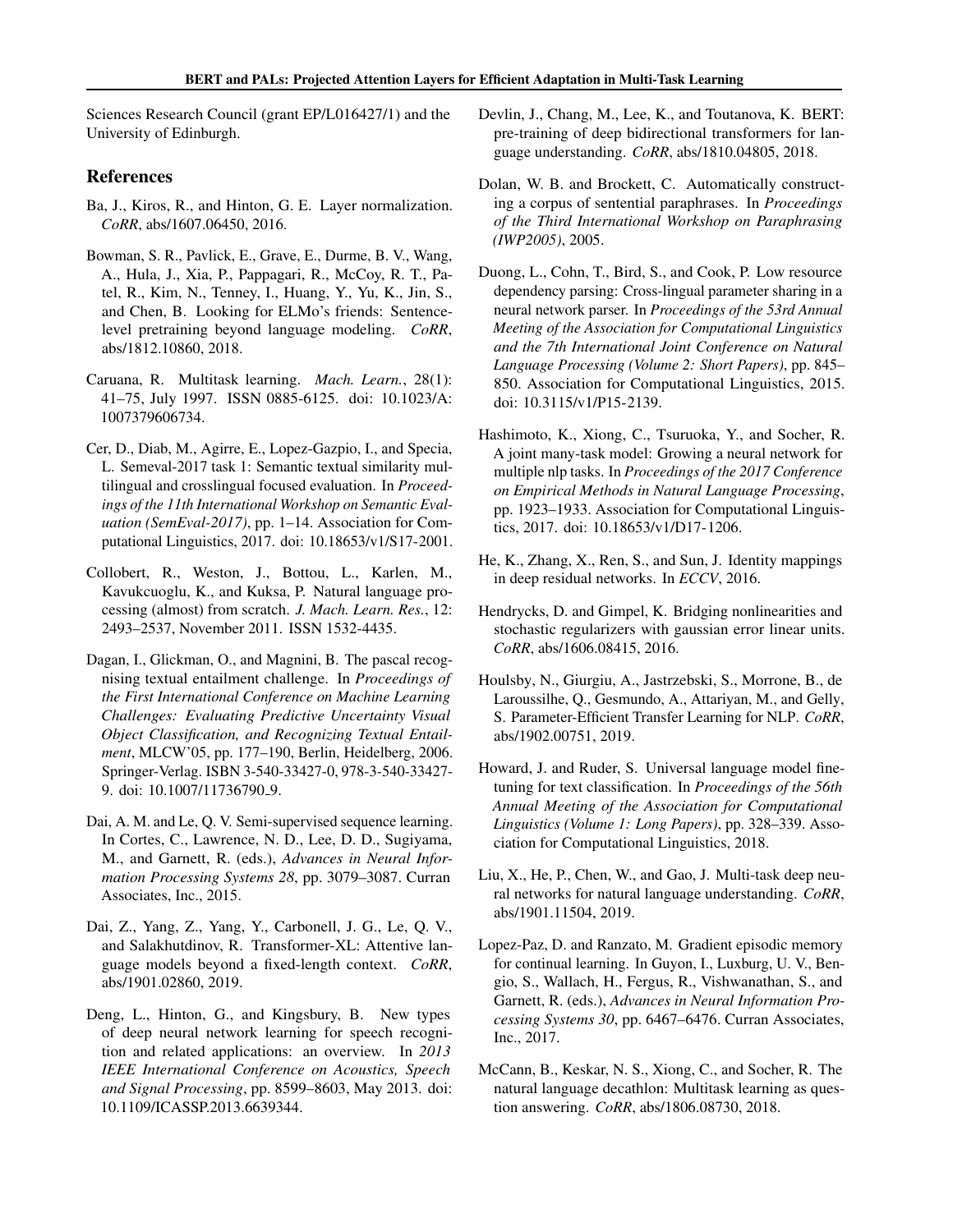- <span id="page-10-0"></span>Phang, J., Févry, T., and Bowman, S. R. Sentence encoders on STILTSs: Supplementary training on intermediate labeled-data tasks. *CoRR*, abs/1811.01088, 2018.
- Radford, A. Improving language understanding by generative pre-training. 2018.
- Rajpurkar, P., Zhang, J., Lopyrev, K., and Liang, P. Squad: 100,000+ questions for machine comprehension of text. In *Proceedings of the 2016 Conference on Empirical Methods in Natural Language Processing*, pp. 2383–2392. Association for Computational Linguistics, 2016. doi: 10.18653/v1/D16-1264.
- Rebuffi, S.-A., Bilen, H., and Vedaldi, A. Efficient parametrization of multi-domain deep neural networks. In *IEEE Conference on Computer Vision and Pattern Recognition*. IEEE, 2 2018.
- Ruder, S. An overview of multi-task learning in deep neural networks. *CoRR*, abs/1706.05098, 2017.
- Sanh, V., Wolf, T., and Ruder, S. A hierarchical multi-task approach for learning embeddings from semantic tasks. *CoRR*, abs/1811.06031, 2018.
- Socher, R., Perelygin, A., Wu, J., Chuang, J., Manning, C. D., Ng, A., and Potts, C. Recursive deep models for semantic compositionality over a sentiment treebank. In *Proceedings of the 2013 Conference on Empirical Methods in Natural Language Processing*, pp. 1631–1642. Association for Computational Linguistics, 2013.
- Subramanian, S., Trischler, A., Bengio, Y., and Pal, C. J. Learning general purpose distributed sentence representations via large scale multi-task learning. In *International Conference on Learning Representations*, 2018.
- Swietojanski, P. and Renals, S. Learning hidden unit contributions for unsupervised speaker adaptation of neural network acoustic models. In *2014 IEEE Spoken Language Technology Workshop (SLT)*, pp. 171–176, Dec 2014. doi: 10.1109/SLT.2014.7078569.
- Teh, Y., Bapst, V., Czarnecki, W. M., Quan, J., Kirkpatrick, J., Hadsell, R., Heess, N., and Pascanu, R. Distral: Robust multitask reinforcement learning. In Guyon, I., Luxburg, U. V., Bengio, S., Wallach, H., Fergus, R., Vishwanathan, S., and Garnett, R. (eds.), *Advances in Neural Information Processing Systems 30*, pp. 4496–4506. Curran Associates, Inc., 2017.
- Vaswani, A., Shazeer, N., Parmar, N., Uszkoreit, J., Jones, L., Gomez, A. N., Kaiser, L. u., and Polosukhin, I. Attention is all you need. In Guyon, I., Luxburg, U. V., Bengio, S., Wallach, H., Fergus, R., Vishwanathan, S., and Garnett, R. (eds.), *Advances in Neural Information Processing Systems 30*, pp. 5998–6008. Curran Associates, Inc., 2017.
- Wang, A., Singh, A., Michael, J., Hill, F., Levy, O., and Bowman, S. GLUE: A multi-task benchmark and analysis platform for natural language understanding. In *Proceedings of the 2018 EMNLP Workshop BlackboxNLP: Analyzing and Interpreting Neural Networks for NLP*, pp. 353–355. Association for Computational Linguistics, 2018a.
- Wang, X., Girshick, R., Gupta, A., and He, K. Non-local neural networks. *CVPR*, 2018b.
- Warstadt, A., Singh, A., and Bowman, S. R. Neural network acceptability judgments. *CoRR*, abs/1805.12471, 2018.
- Williams, A., Nangia, N., and Bowman, S. A broadcoverage challenge corpus for sentence understanding through inference. In *Proceedings of the 2018 Conference of the North American Chapter of the Association for Computational Linguistics: Human Language Technologies, Volume 1 (Long Papers)*, pp. 1112–1122. Association for Computational Linguistics, 2018. doi: 10.18653/v1/N18-1101.
- Yang, Y. and Hospedales, T. M. Trace norm regularised deep multi-task learning. In *ICLR Workshop*, 2017.
- Zhang, H., Goodfellow, I. J., Metaxas, D. N., and Odena, A. Self-attention generative adversarial networks. *CoRR*, abs/1805.08318, 2018.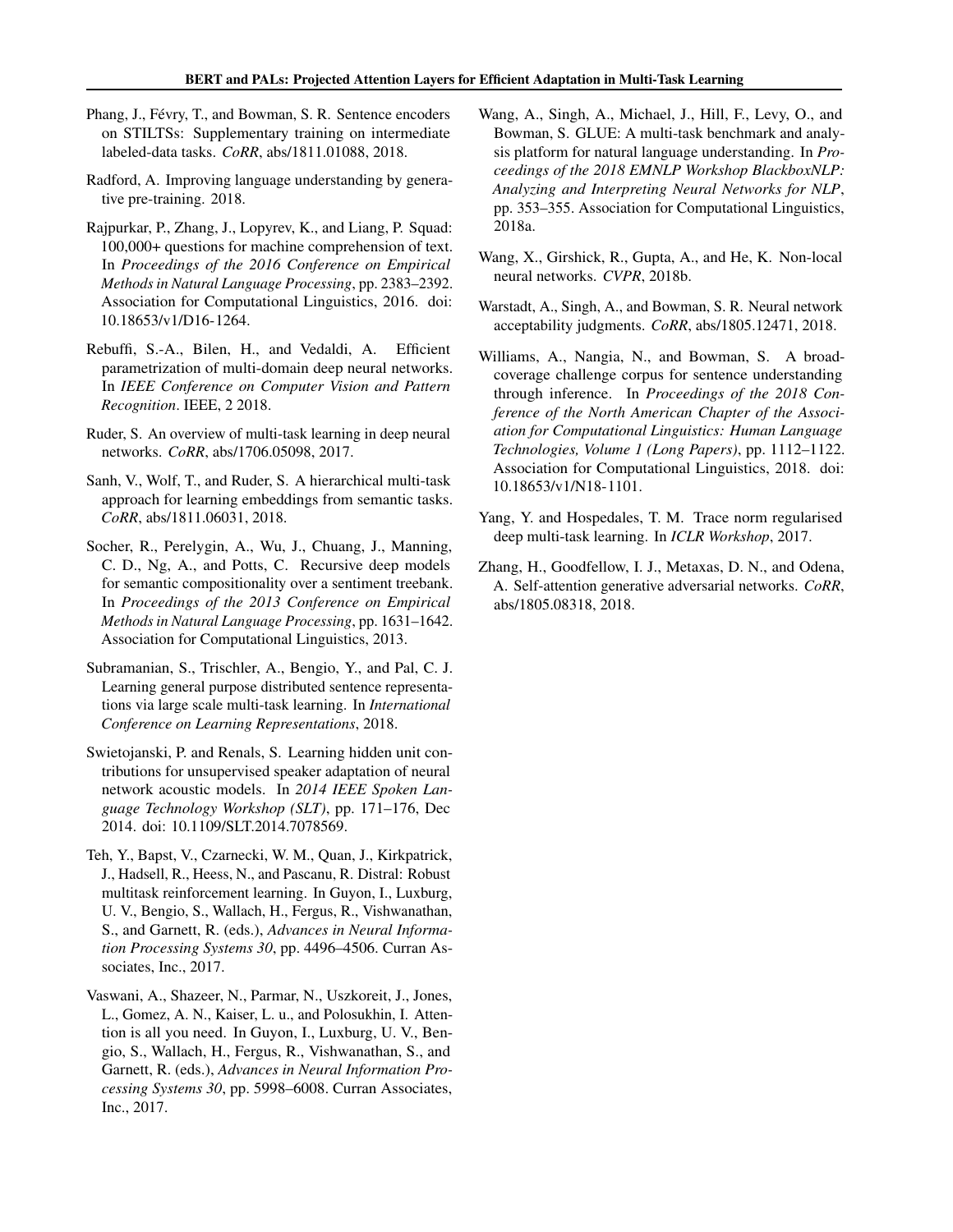### BERT and PALs: Supplementary Material

#### A. Performance on Tasks Over Time

Figure [1](#page-12-0) shows performance on the GLUE tasks over time for PALs and low-rank adapter modules. The low-resource tasks have a much larger variation in performance than the high resource ones, which are fairly stable. CoLA performance in particular varies a lot early on in training. Performance on CoLA and RTE goes down towards the end of training with low-rank adapters, and not with PALs, and the opposite trend for MRPC. These downward trends might be rectified with a better training schedule or regularisation scheme.

#### B. Squad and SWAG Performance

We conducted limited experiments on two additional tasks. The Stanford Question Answering Dataset (SQuAD) is a collection of 100k crowdsourced question/answer pairs (Rajpurkar et al., 2016), where the task is to predict the location of the answer in a paragraph from Wikipedia. We follow the approach of Devlin et al. (2018) by associating each token in the input sequence with a probability of being the start, and end, of the answer span. The Situations With Adversarial Generations (SWAG) dataset contains 113k sentence-pair completion examples intended to evaluate grounded commonsense inference (Zellers et al., 2018). Given a sentence from a video captioning dataset, the task is to decide among four choices the most plausible continuation, with each sentence-completion pair assigned a score, and a softmax applied over the four choices to form a probability distribution.

We tested multi-task learning with the SQuAD and SWAG datasets. We follow all the same experimental settings as before, but we use round robin sampling because of the comparable size of the datasets, and train for 24,000 steps, not 60,000, with an increased maximum sequence length, 256. Results, see table [1,](#page-12-0) show a slight improvement when using the PAL adapters compared to a fully shared baseline and low-rank adapters. However all approaches performed similarly, with there perhaps less need for the flexibility provided by adapters when only training on two tasks.

#### References

- Devlin, J., Chang, M., Lee, K., and Toutanova, K. BERT: pre-training of deep bidirectional transformers for language understanding. *CoRR*, abs/1810.04805, 2018.
- Rajpurkar, P., Zhang, J., Lopyrev, K., and Liang, P. Squad: 100,000+ questions for machine comprehension of text. In *Proceedings of the 2016 Conference on Empirical*

*Methods in Natural Language Processing*, pp. 2383–2392. Association for Computational Linguistics, 2016. doi: 10.18653/v1/D16-1264.

Zellers, R., Bisk, Y., Schwartz, R., and Choi, Y. Swag: A large-scale adversarial dataset for grounded commonsense inference. In *Proceedings of the 2018 Conference on Empirical Methods in Natural Language Processing (EMNLP)*, 2018.